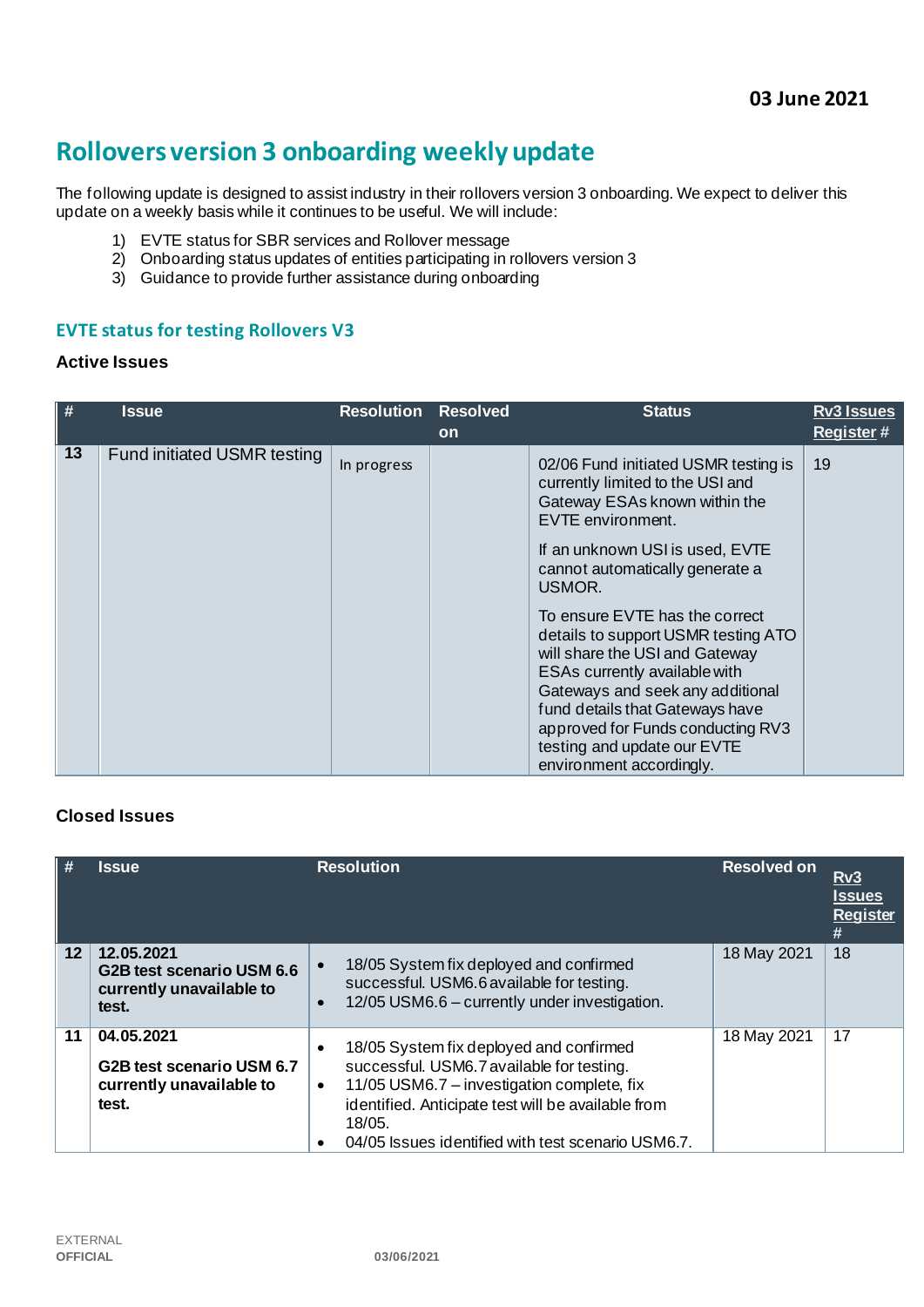| 10             | 25.03.2021<br><b>Provision of updated</b><br>sample payload data                                                                                                                                                                                                                                                                                                                      | 29/04 - Rollover Sample Message Instances<br>$\bullet$<br>(payload samples) published and available at:<br>https://softwaredevelopers.ato.gov.au/rolloverV3                                                                                                                                                                                                  | 29 April 2021               | 16             |
|----------------|---------------------------------------------------------------------------------------------------------------------------------------------------------------------------------------------------------------------------------------------------------------------------------------------------------------------------------------------------------------------------------------|--------------------------------------------------------------------------------------------------------------------------------------------------------------------------------------------------------------------------------------------------------------------------------------------------------------------------------------------------------------|-----------------------------|----------------|
| 9              | 26.04.2021<br><b>RASOR incorrectly setting</b><br>identifier scheme values<br>for TFN and ID.                                                                                                                                                                                                                                                                                         | 29/04 - Fix confirmed successful.<br>$\bullet$<br>28/04 – Fix identified and deployed on 28 April.<br>$\bullet$<br>Reissued test on 28 April. Resolution pending<br>confirmation of successful fix.<br>26/04 - EVTE issue identified for investigation.<br>$\bullet$<br>RASOR being rejected at Gateway due to invalid<br>event item scheme parameter value. | 29 April 2021               | 15             |
| 8              | 01.04.2021<br><b>Internal ATO factors</b><br>affecting the information in<br>our test data for P2P (both<br><b>B2B and G2B including in</b><br>EVTE) are currently being<br>considered and are likely<br>to require updates to our<br>test data.                                                                                                                                      | 23/04 EVTE refresh completed and testing<br>$\bullet$<br>recommenced.<br>14/04 Updated test data published.<br>$\bullet$                                                                                                                                                                                                                                     | 23 April 2021               | 13             |
| $\overline{7}$ | 12.02.2021<br><b>Recent whitelist</b><br>configuration and<br>certificate changes<br>introduced connection<br>errors impacting one<br>gateway.                                                                                                                                                                                                                                        | 25/2: Data fix implemented on 23 February. Fix<br>$\bullet$<br>verified with impacted gateway.                                                                                                                                                                                                                                                               | 23 February<br>2021         | $\overline{7}$ |
| $6\phantom{1}$ | 10.02.2021<br><b>EPF test scenario for</b><br><b>SMSF missing the SMSF</b><br>Alias in the ebMS header<br>properties<br>Identified through<br>interoperability testing<br>Root cause: EPF code<br>$\bullet$<br>regressed since the<br>original EVTE<br>deployment.<br>Issue does not impact<br>$\bullet$<br>EPF test scenarios for<br>APRA funds.<br>Code remediation in<br>progress. | Remediation to restore correct code for EPF test<br>$\bullet$<br>scenarios with SMSF test data<br>25/2: Deployed to EVTE on 20 February, fix being<br>$\bullet$<br>verified with impacted Gateway<br>2/3: Fix verified.<br>$\bullet$                                                                                                                         | 20 February<br>2021         | $\overline{6}$ |
| 5              | 4.02.2021<br><b>RA with SMSF Test</b><br>scenario was not<br>previously enabled.<br>Test data was enabled 4<br>February - scenario has<br>been tested successfully.                                                                                                                                                                                                                   | RA Test scenarios with SMSF data enabled on 4<br>$\bullet$<br>February.                                                                                                                                                                                                                                                                                      | 4 February<br>2021          | 5              |
| 4              | <b>EPF Test Scenarios in</b><br><b>EVTE updated with SMSF</b><br>data<br>Additional SMSF data for<br>$\bullet$<br><b>EPF</b> test scenarios<br>circulated to industry<br>representatives (GOM,<br>ASP and gateways<br>currently testing) for<br>review, with no feedback<br>received by 4 February<br>2021.                                                                           |                                                                                                                                                                                                                                                                                                                                                              | 4 February<br>2021 (hotfix) | $\overline{4}$ |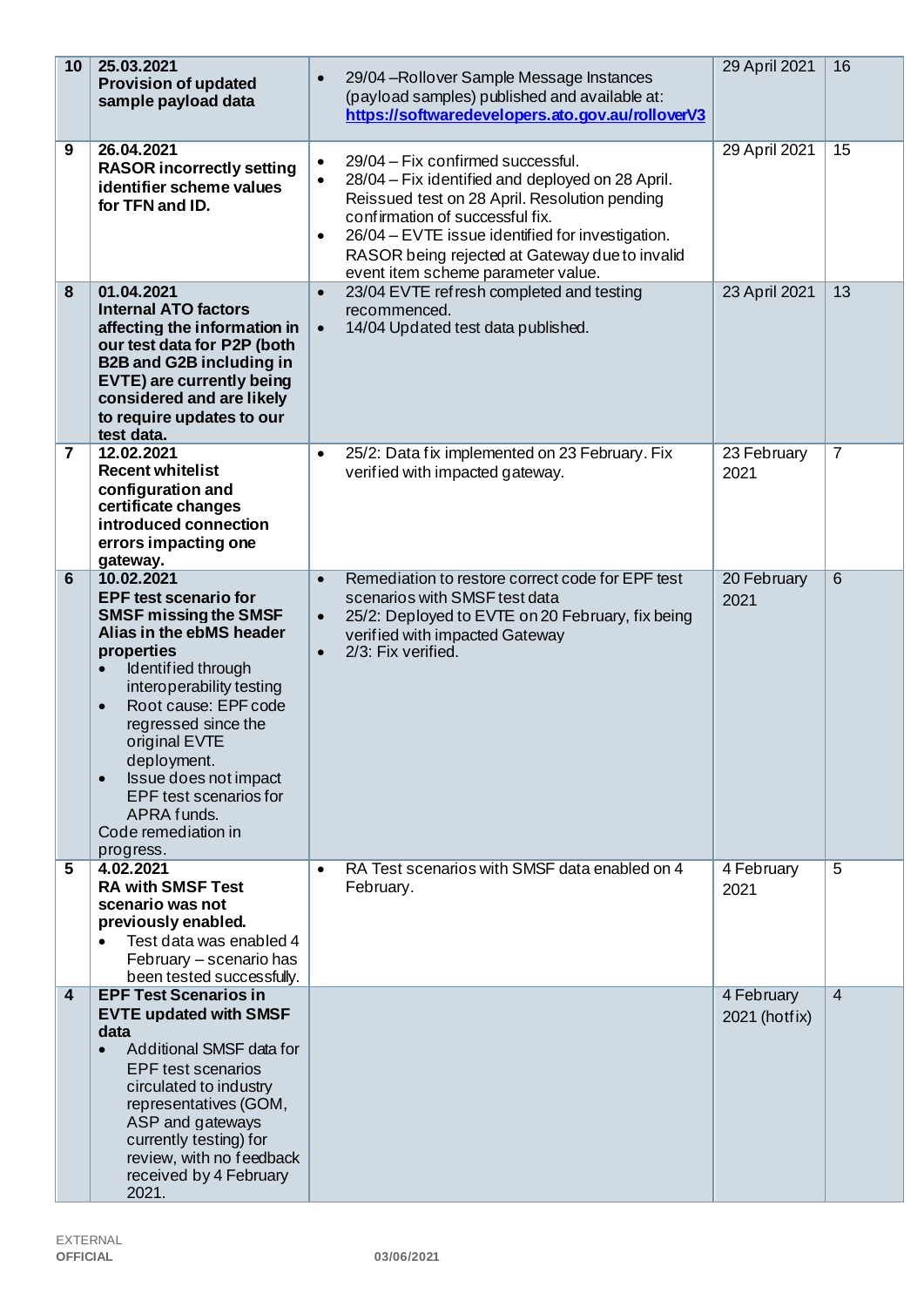|                | EVTE updated to align<br>$\bullet$<br>with EPF SMSF data<br>shared for consultation<br>on 4 February.                                                                                                                                                                                                 |                                                                                    |                             |                |
|----------------|-------------------------------------------------------------------------------------------------------------------------------------------------------------------------------------------------------------------------------------------------------------------------------------------------------|------------------------------------------------------------------------------------|-----------------------------|----------------|
| 3              | 29.01.2021<br>[Defect] EVTE Test<br>Harness unavailable on 20<br>Jan 2021 preventing<br>testing of RA<br>Caused by internal<br>environment issue<br>impacting outbound<br>messages.<br>Resolved by the end of<br>$\bullet$<br>the day on 29 Jan 2021.                                                 | Resolved by the end of the day.<br>$\bullet$                                       | 29 January<br>2021          | 3              |
| $\overline{2}$ | 15.01.2021<br>[Defect] EPF ContextID<br>greater than 40 characters<br>issue<br>Identified through<br>$\bullet$<br>interoperability testing.<br>Scenario has been<br>$\bullet$<br>tested successfully with<br>an EPF for an APRA<br>fund.                                                              | EPF ContextID reduced to a value less than 40<br>$\bullet$<br>characters.          | 2 February<br>2021 (hotfix) | $\overline{2}$ |
| 1              | 15.12.2021<br>[Defect] RA and RAS<br>sample payloads<br>contained 8 digit TFNs<br>instead of 9 digit TFNs<br>Identified through early<br>$\bullet$<br>review of RA test files<br>provided.<br>Shared with ATO on 15<br>$\bullet$<br>Dec 2021<br>RA and RAS data change<br>release on 4th Jan to EVTE. | RA and RAS test scenarios updated with 9- digit<br>$\bullet$<br>TFN <sub>s</sub> . | 4 January<br>2021 (hotfix)  | $\mathbf{1}$   |

# **EVTE status by test scenario grouping** *(no change from last update)*

|                 | <b>Test scenario group</b>                              | <b>Status</b>            |
|-----------------|---------------------------------------------------------|--------------------------|
| 1               | ATO initiated USM Rollover Request                      | <b>Available to test</b> |
| 2               | Gateway respond to Test 1 with USMOR                    | <b>Available to test</b> |
| 3               | Gateway initiate USM Rollover Request                   | <b>Available to test</b> |
| 4               | ATO respond to Test 3 with USMOR (automatic)            | <b>Available to test</b> |
| 5               | ATO initiate EPF for APRA to APRA (no gateway response) | <b>Available to test</b> |
| 6               | ATO initiate EPF for SMSF to SMSF (no gateway response) | <b>Available to test</b> |
| 7               | ATO initiate EPF for APRA to SMSF (no gateway response) | <b>Available to test</b> |
| 8               | ATO initiate EPF for SMSF to APRA (no gateway response) | <b>Available to test</b> |
| 9               | ATO initiate S20c Request                               | <b>Available to test</b> |
| 10              | Gateway respond to Test 9 with S20c Error Response      | <b>Available to test</b> |
| 11              | ATO initiate RA Request                                 | <b>Available to test</b> |
| 12 <sup>2</sup> | Gateway respond to Test 11 with RAER                    | <b>Available to test</b> |
| 13              | Gateway initiate RAS Request                            | <b>Available to test</b> |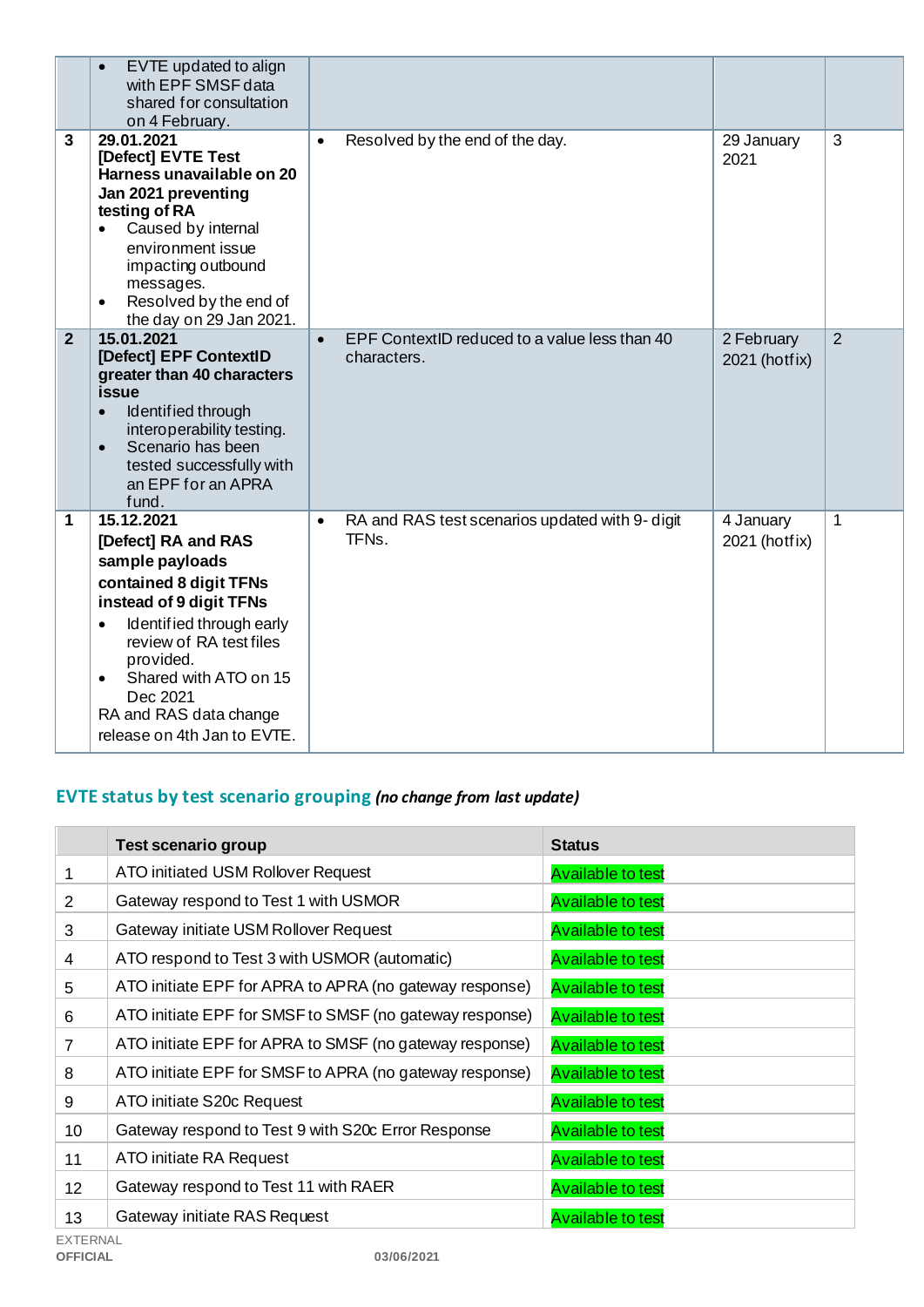| 14 | ATO respond to Test 13 with RASOR (automatic)          | <b>Available to test</b> |
|----|--------------------------------------------------------|--------------------------|
| 15 | ATO initiate RA Request for SMSF                       | <b>Available to test</b> |
| 16 | Gateway respond to Test 15 with RAER for SMSF          | <b>Available to test</b> |
| 17 | Gateway initiate RAS Request for SMSF                  | <b>Available to test</b> |
| 18 | ATO respond to Test 17 with RASOR (automatic) for SMSF | <b>Available to test</b> |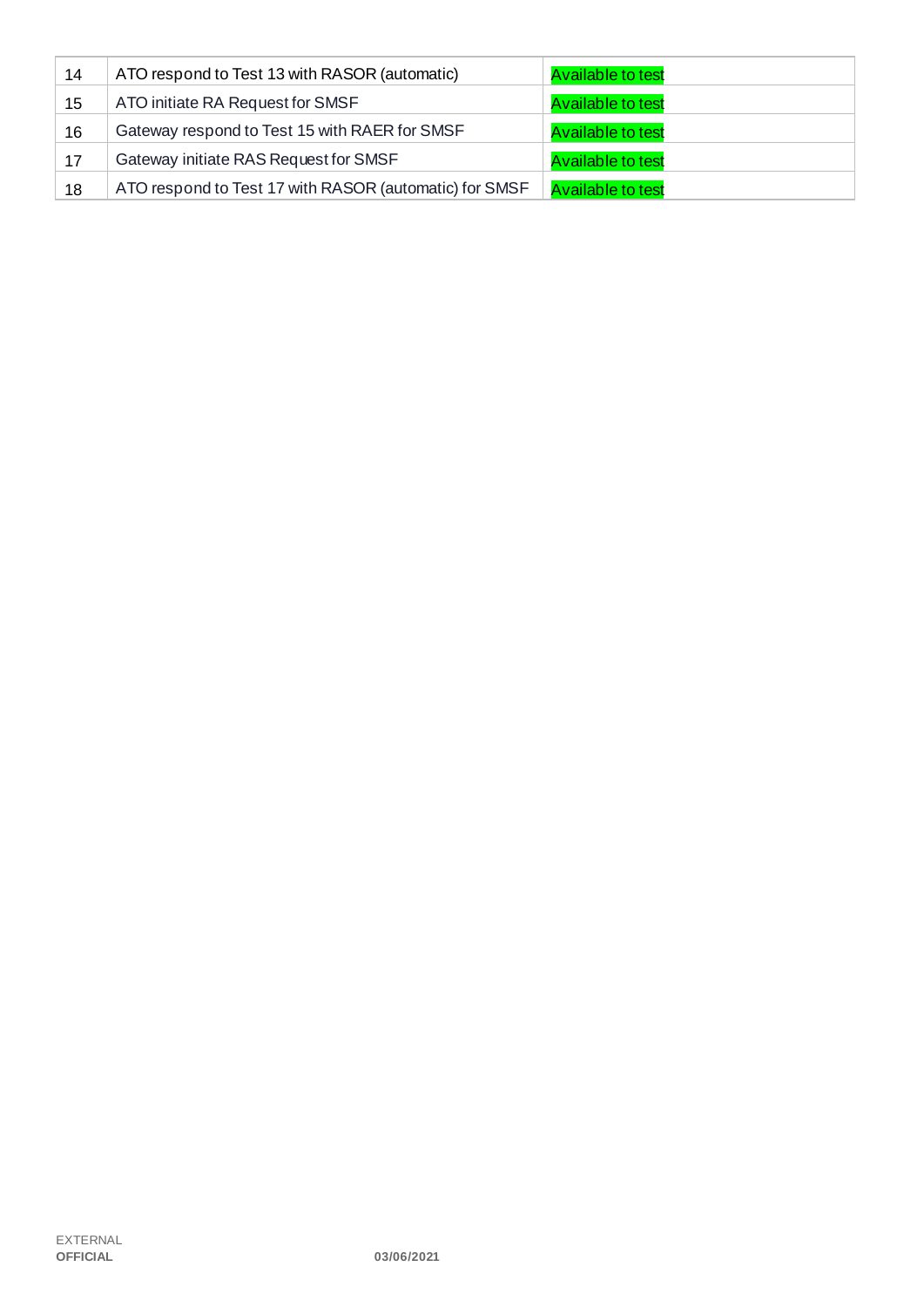#### **EVTE testing progress**

*(Gateway EVTE testing progress reflects completion of the 18 testing groups above)*

- Seven gateways have completed testing.
- One gateways is currently testing and has successfully completed 50% of test scenarios.

#### **Gateway to gateway interoperability testing (update provided by GNGB)** *(no change from last update)*

All gateways have completed gateway to gateway interoperability testing for Rollovers v3.

#### **G2B Testing**

- Two funds/administrators/providers have fully completed their G2B testing
- Four funds/administrators/providers are currently undertaking G2B testing
- Two funds/administrators/providers are scheduled to commence testing this week.

#### **EVTE status for SVS and SMSFmemberTICK Service** *(no change from last update)*

- May 2020 full suite of SVS and SMSF verification services available in EVTE
- Seven DSPs have completed EVTE testing and are ready for production whitelisting, pending industry readiness
- Four other DSPs are currently testing
- No issues have been identified requiring changes.

#### **EVTE release history for testing Rollovers V3** *(no change from last update)*

- Rollover v3 progressively released into EVTE through July to October 2020
- Conformance suite scenarios and test data for RA, RAS and EPF (initial version) was released on 12 December 2020 (standard monthly cycle)
- USM Reason Code taxonomy change was released on 12 December 2020 as planned (standard monthly cycle)
- RA & RAS ProductType Code taxonomy change was released in EVTE 16 January 2021 as planned (standard monthly cycle)
- [Rollover v3 Conformance testing guide](https://softwaredevelopers.ato.gov.au/rolloverV3) was updated to include Rv2 scenarios and published on 1 April 2021
- [SuperStream Rollovers V3 Test Data Scenario](https://softwaredevelopers.ato.gov.au/sites/default/files/2021-04/SuperStream_RolloversV3_Test_Data_Scenario_V1.0.xlsx) spreadsheet was updated to include new test data (see active issue 8) and released on 12 April 2021
- [Rollover v3 Conformance testing guide](https://softwaredevelopers.ato.gov.au/rolloverV3) was updated to align testing scenarios, latest version (v0.8) published on 29 April 2021
- [Rollover Sample Message Instances](https://softwaredevelopers.ato.gov.au/rolloverV3) (payload samples) published 29 April 2021
- [MAAS Conformance Suites and payloads](https://standardbusinessreporting.sharefile.com/home/shared/fod63f12-7bbb-4c61-96e7-33dc9eae4d9a) published in SBR Sharefile 06 May 2021
- MAAS EVTE code deployed and DSPs re-whitelisted 10 May 2021
- [SMSF Alias Lookup Table](https://softwaredevelopers.ato.gov.au/supervalidationservices) published 10 May 2021
- [MATS Conformance Suites and payloads](http://standardbusinessreporting.sharefile.com/) published in SBR Sharefile 18 May 2021.

#### **ATO Superannuation servicesstatus and maintenance times**

[ATO Superannuation Dashboard Status](https://sses.status.ato.gov.au/) <https://sses.status.ato.gov.au/>

[System maintenance | Australian Taxation Office \(ato.gov.au\)](https://www.ato.gov.au/General/Online-services/System-Maintenance/) <https://www.ato.gov.au/General/Online-services/System-Maintenance/>